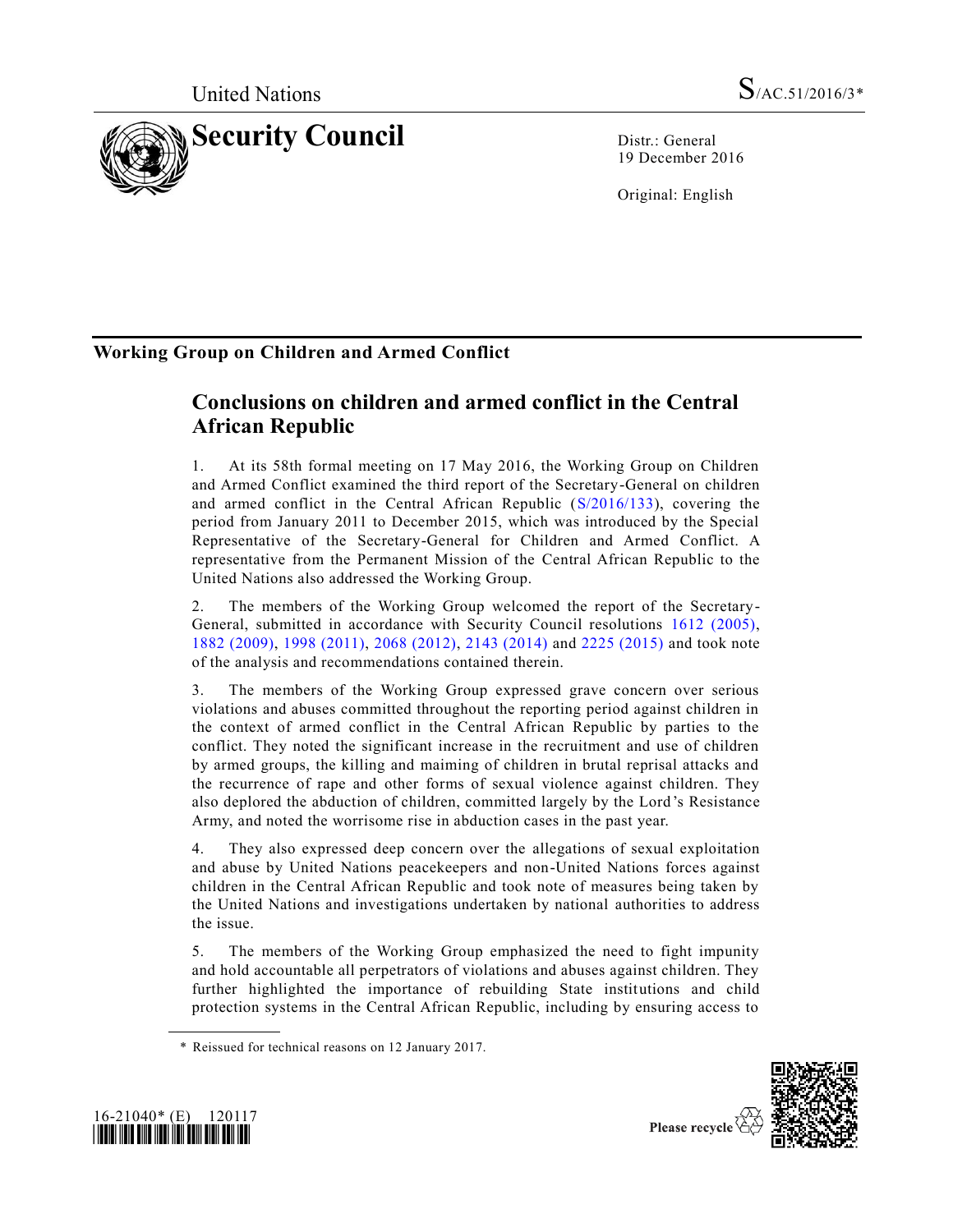education and health care for children.

6. The representative of the Permanent Mission of the Central African Republic affirmed the commitment of the new Government to work with all relevant parties, including the Special Representative of the Secretary-General for Children and Armed Conflict and the United Nations, to end and prevent the recruitment and use of children in violation of applicable international law. The statement made by the representative of the Permanent Mission of the Central African Republic to the United Nations is annexed to the present conclusions.

7. Further to the meeting and subject to and consistent with applicable international law and relevant Security Council resolutions, including resolutions [1612 \(2005\),](http://undocs.org/S/RES/1612(2005)) [1882 \(2009\),](http://undocs.org/S/RES/1882(2009)) [1998 \(2011\),](http://undocs.org/S/RES/1998(2011)) [2068 \(2012\),](http://undocs.org/S/RES/2068(2012)) [2143 \(2014\)](http://undocs.org/S/RES/2143(2014)) and [2225 \(2015\)](http://undocs.org/S/RES/2225(2015)) on children and armed conflict, resolution [2272 \(2016\)](http://undocs.org/S/RES/2272(2016)) on United Nations peacekeeping operations, and resolution [2286 \(2016\)](http://undocs.org/S/RES/2286(2016)) on protection of civilians in armed conflict, the Working Group agreed to the direct action as set out below.

## **Public statement by the Chair of the Working Group**

8. The Working Group agreed to address a message, through a public statement by its Chair, to the following:

**I. All armed groups operating in the Central African Republic, in particular the ex-Séléka coalition and associated armed groups, local defence militias known as anti-Balaka and the Lord's Resistance Army mentioned in the report of the Secretary-General** 

(a) *Expressing its strongest condemnation* of all continuing violations and abuses committed against children in the Central African Republic, and urging them to immediately end and prevent all violations of applicable international law involving the recruitment and use of children, the killing and maiming of children, rape and other forms of sexual violence, abduction of children, attacks against schools and hospitals and denial of humanitarian access;

(b) *Expressing deep concern* over the widespread recruitment and use of children by armed groups, expressing concern over the use of children as shields in attacks against United Nations Multidimensional Integrated Stabilization Mission in the Central African Republic (MINUSCA) forces by the anti-Balaka, strongly urging all armed groups to immediately and without preconditions release all children associated with them and cease further recruitment and use of children, including the re-recruitment of children who have been released;

(c) *Deploring* all acts of violence targeting children on the basis of their religion, including those involving the killing and maiming of children, as well as rape and other forms of sexual violence against children, and urging all armed groups to cease such violations and abuses and pursue reconciliation;

(d) *Recognizing* the continued importance of tackling sexual violence in the Central African Republic, and urging them to take immediate and specific measures to put an end to and prevent the perpetration of rape and other forms of sexual violence against children by members of the respective groups;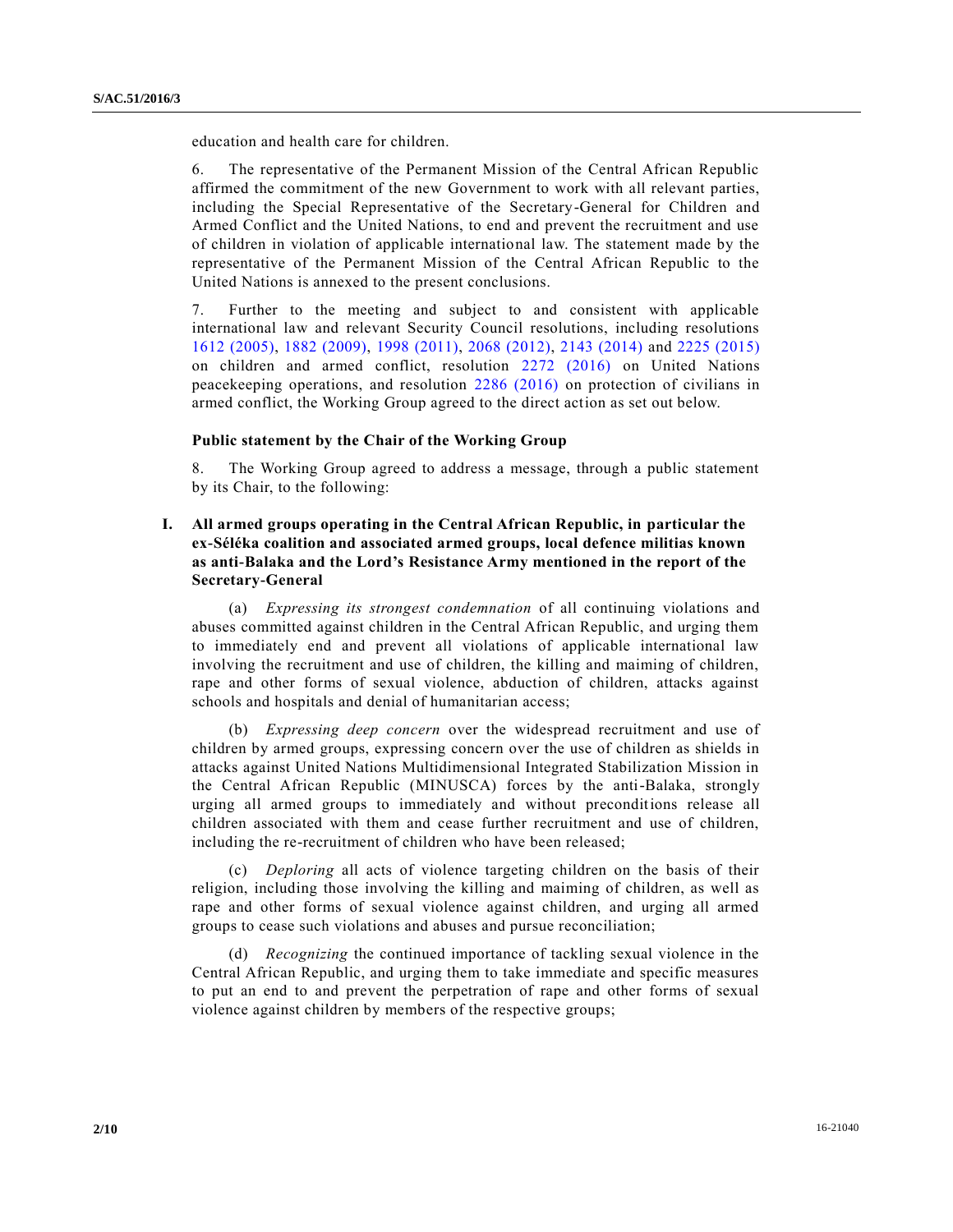(e) *Calling upon* them to comply with applicable international law and to respect the civilian character of schools and hospitals, including their personnel, and to end and prevent attacks or threats of attacks against those institutions and their personnel, as well as the military use of schools and hospitals, in violation of applicable international law;

(f) *Recalling* resolution [2286 \(2016\)](http://undocs.org/S/RES/2286(2016)) and further calling upon them to ensure respect for and protection of all medical personnel and humanitarian personnel exclusively engaged in medical duties, their means of transport and equipment, as well as hospitals and other medical facilities;

(g) *Urging* armed groups, in particular LRA, to cease the abduction of children and all violations and abuses committed against abducted children, and to immediately release without preconditions all abducted children in their captivity to relevant civilian child protection actors;

(h) *Emphasizing* that the denial of humanitarian assistance can constitute a violation of international humanitarian law and have a serious impact on children, and calling for humanitarian actors, including the United Nations and its humanitarian partners, to be given full, safe and unhindered access for the delivery of timely humanitarian assistance to the affected population, including children, in accordance with United Nations guiding principles of humanitarian assistance and relevant provisions of international law;

*Calling upon* armed groups to publicly express their commitment to end and prevent all violations and abuses committed against children and to expeditiously develop, adopt and implement time-bound action plans in line with Security Council resolutions [1612 \(2005\),](http://undocs.org/S/RES/1612(2005)) [1882 \(2009\),](http://undocs.org/S/RES/1882(2009)) [1998 \(2011\),](http://undocs.org/S/RES/1998(2011)) [2068 \(2012\),](http://undocs.org/S/RES/2068(2012)) [2143 \(2014\)](http://undocs.org/S/RES/2143(2014)) and [2225 \(2015\);](http://undocs.org/S/RES/2225(2015))

(j) *Welcoming* in this regard the commitment signed on 5 May 2015 by 10 armed groups,<sup>1</sup> including factions of the ex-Séléka and anti-Balaka, to end and prevent the recruitment and use of children, urging them to abide by their commitments, release all children associated with them and further develop and implement action plans in cooperation with the United Nations;

(k) *Further welcoming* the command orders prohibiting the recruitment and use of children issued by the Rassemblement patriotique pour le renouveau de la Centrafrique (RPRC) and the Unité du peuple centrafricain (UPC) factions of the ex-Séléka, which have led to the release of children from their ranks, and calling for continued enforcement of such orders;

(l) *Noting* that the situation in the Central African Republic since 1 August 2012 was referred by the national authorities to the International Criminal Court on 30 May 2014 and that the Prosecutor of the Court announced a decision on 24 September 2014 to open an investigation into the alleged perpetration by all

**\_\_\_\_\_\_\_\_\_\_\_\_\_\_\_\_\_\_**

<sup>&</sup>lt;sup>1</sup> The 10 groups which signed the commitment were the anti-Balaka faction; the Front démocratique pour le progrès de la Centrafrique (FDPC); Front populaire pour la renaissance de la Centrafrique (FPRC); Mouvement des libérateurs centrafricains pour la justic e (MJLC); Rassemblement patriotique pour le renouveau de la Centrafrique (RPRC); Révolution et justice (RJ); Seleka rénovée; Unité du peuple centrafricain (UPC); Union des Forces républicaines (UFR); and Union des forces républicaines fondamentales (UFRF).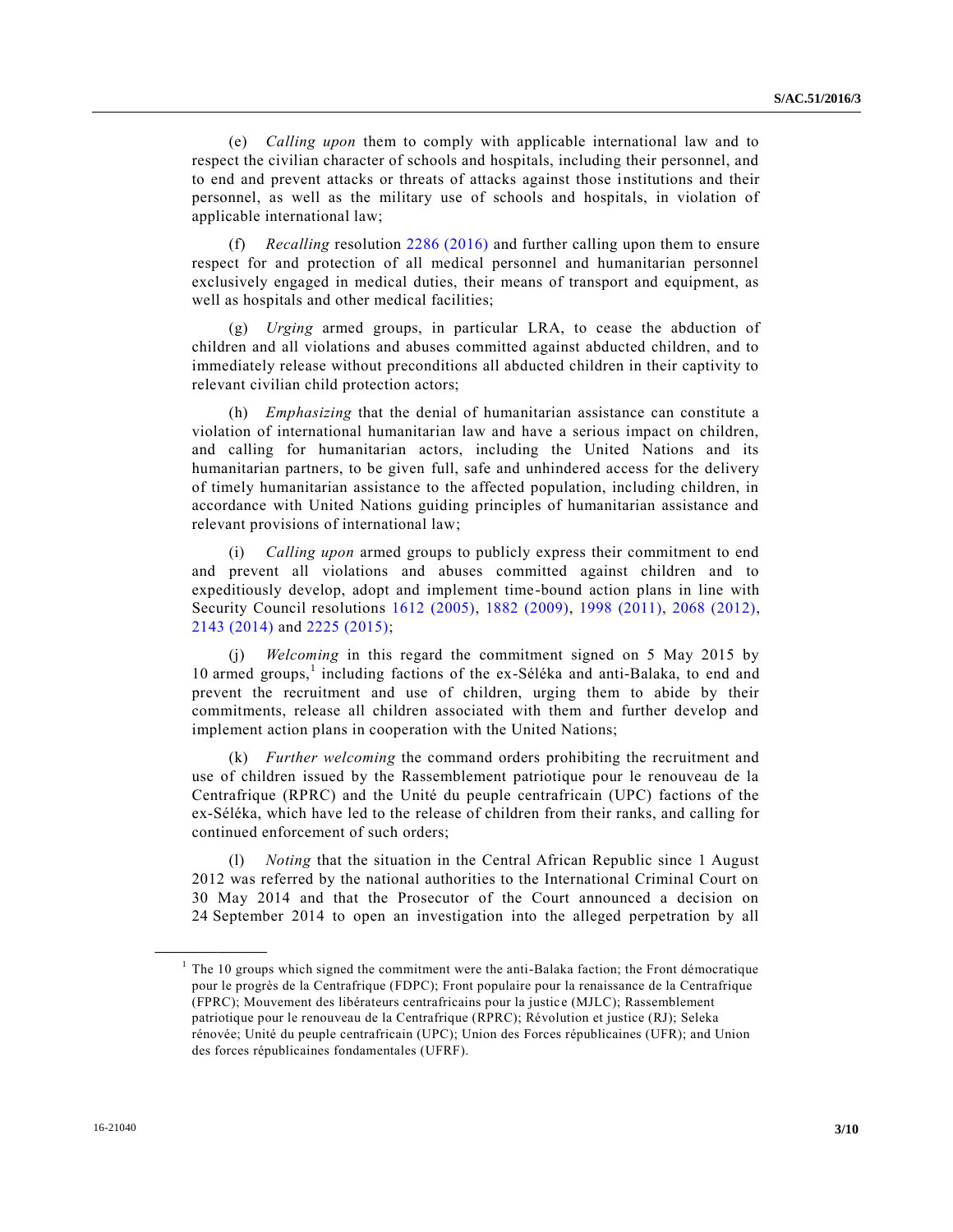parties, including the ex-Séléka and anti-Balaka groups, of crimes against humanity and war crimes, including the use of children in armed combat, and that some acts mentioned in paragraph 8 (a) above may amount to crimes under the Rome Statute of the International Criminal Court, to which the Central African Republic is a State party;

(m) *Recalling* that the Security Council, by its resolution [2262 \(2016\),](http://undocs.org/S/RES/2262(2016)) renewed until 31 January 2017 the financial and travel measures imposed by resolutions [2127 \(2013\)](http://undocs.org/S/RES/2127(2013)) and [2134 \(2014\),](http://undocs.org/S/RES/2134(2014)) which apply to individuals and entities as designated by the Committee established pursuant to paragraph 57 of resolution [2127 \(2013\),](http://undocs.org/S/RES/2127(2013)) for actions that undermine the peace, stability or security of the Central African Republic such as:

(i) Being involved in planning, directing or committing acts that violate international human rights law or international humanitarian law, as applicable, or that constitute human rights abuses or violations in the Central African Republic, including acts involving sexual violence, targeting of civilians, ethnic or religious-based attacks, attacks on schools and hospitals, abduction and forced displacement;

(ii) Recruiting or using children in armed conflict in the Central African Republic, in violation of applicable international law;

(iii) Obstructing the delivery of humanitarian assistance to the Central African Republic, or access to or distribution of, humanitarian assistance in the Central African Republic;

(n) *Expressing* the readiness of the Working Group to communicate to the Security Council pertinent information with a view to assisting the Council in the imposition of targeted measures on perpetrators;

## **II. The Government of the Central African Republic**

(o) *Stressing* the primary role of the Government in providing protection and relief to all children affected by armed conflict in the Central African Republic, and calling upon the Government to include the protection of children as one of its national priorities and to strengthen child protection systems, including through birth and late birth registration;

(p) *Strongly encouraging* the Government to prioritize child protection in its national legislative framework, including through the adoption of a national law criminalizing the recruitment and use of children in violation of applicable international law and by expediting the ratification process for the Optional Protocol to the Convention on the Rights of the Child on the involvement of children in armed conflict;

(q) *Emphasizing* the importance of ending impunity and calling upon the Government to ensure accountability for those responsible for violations and abuses against children by strengthening the national justice system, including through the establishment and operationalization of the Special Criminal Court;

#### **III. Community and religious leaders in the Central African Republic**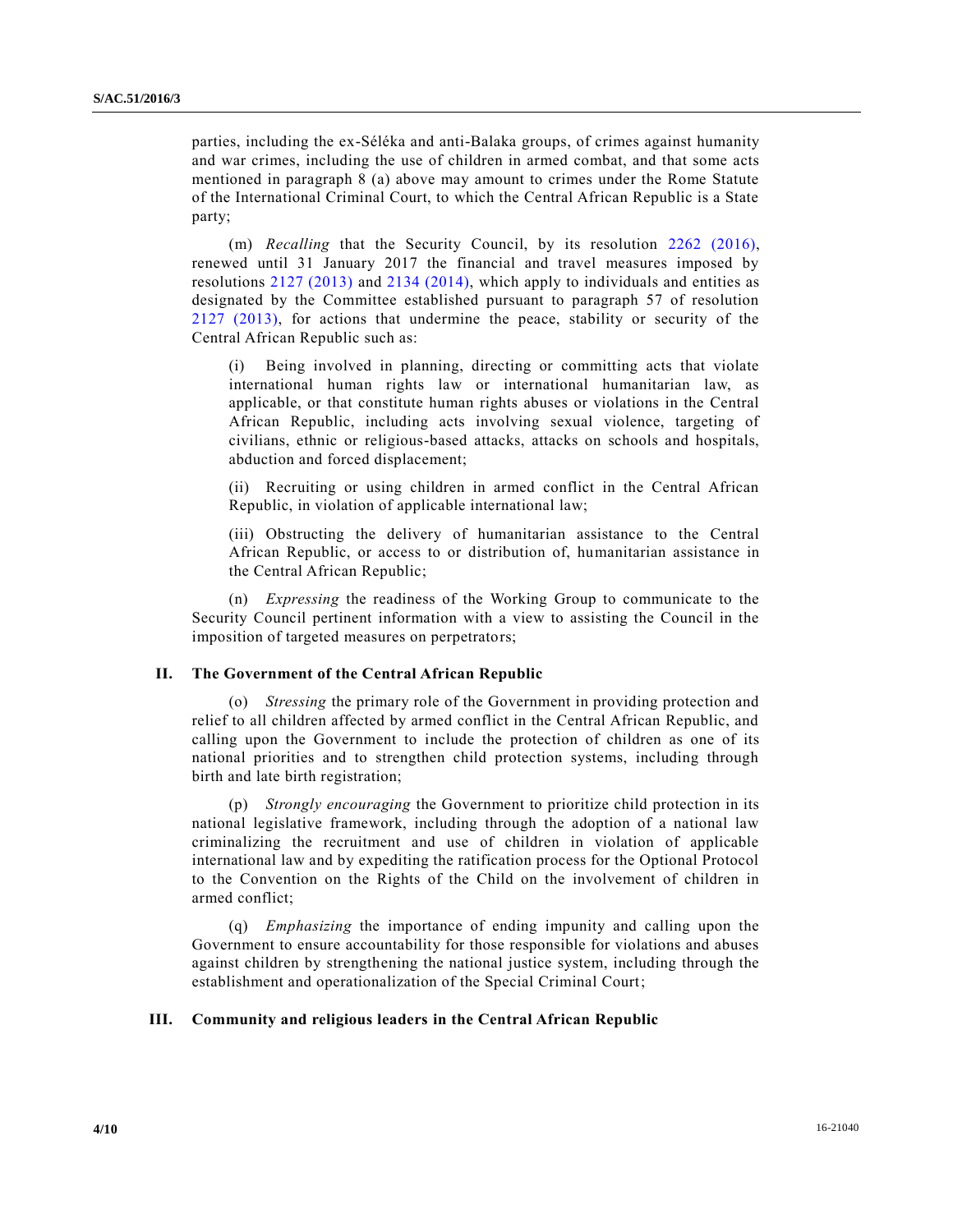(r) *Emphasizing* the important role of community and religious leaders in strengthening the protection of children in armed conflict and fostering reconciliation efforts;

(s) *Urging* them to publicly condemn and advocate for ending and preventing violations and abuses against children, including on the basis of religion, and encouraging them to engage with the Government and the United Nations to support efforts to put an end to the recruitment and use of children in violation of applicable international law by all parties to armed conflict;

## **IV. All United Nations peacekeeping forces, including the United Nations Multidimensional Integrated Stabilization Mission in the Central African Republic and non-United Nations forces currently or formerly present in the Central African Republic and relevant Member States**

(t) *Expressing deep distress* over allegations of rape of children and sexual exploitation and abuse against children by United Nations peacekeepers and members of non-United Nations forces in the Central African Republic, and strongly condemning all acts of sexual exploitation and abuse;

(u) *Calling upon* the United Nations and relevant Member States to take appropriate measures to investigate allegations of sexual exploitation and abuse by their personnel and hold perpetrators accountable in line with resolution [2272](http://undocs.org/S/RES/2272(2016))  [\(2016\),](http://undocs.org/S/RES/2272(2016)) to ensure that child victims and witnesses are adequately protected during the investigation process and to facilitate access to medical and psychological support, as appropriate;

(v) *Urges* further efforts by relevant Member States to deliver robust pre-deployment training concerning sexual exploitation and abuse in accordance with the terms of their memorandums of understanding and other agreements with the United Nations;

(w) *Calling upon* all United Nations peacekeeping forces and non-United Nations forces in the Central African Republic to comply with applicable international law and to respect the civilian character of schools and hospitals, including their personnel, and to end and prevent the military use of schools and hospitals in violation of applicable international law.

#### **Recommendations to the Security Council**

9. The Working Group agreed to recommend that the President of the Security Council transmit a letter from the Chair of the Working Group addressed to the Government of the Central African Republic:

(a) *Recalling* previous Security Council resolutions in welcoming the peaceful organization of a constitutional referendum on 13 December 2015, and legislative and presidential elections in December 2015, February and March 2016 as well as the inauguration of the President, Faustin-Archange Touadera, on 30 March 2016;

(b) *Stressing* the primary role of the Government in providing protection and relief to all children affected by armed conflict in the Central African Republic, and calling upon the Government to include the protection of children as one of its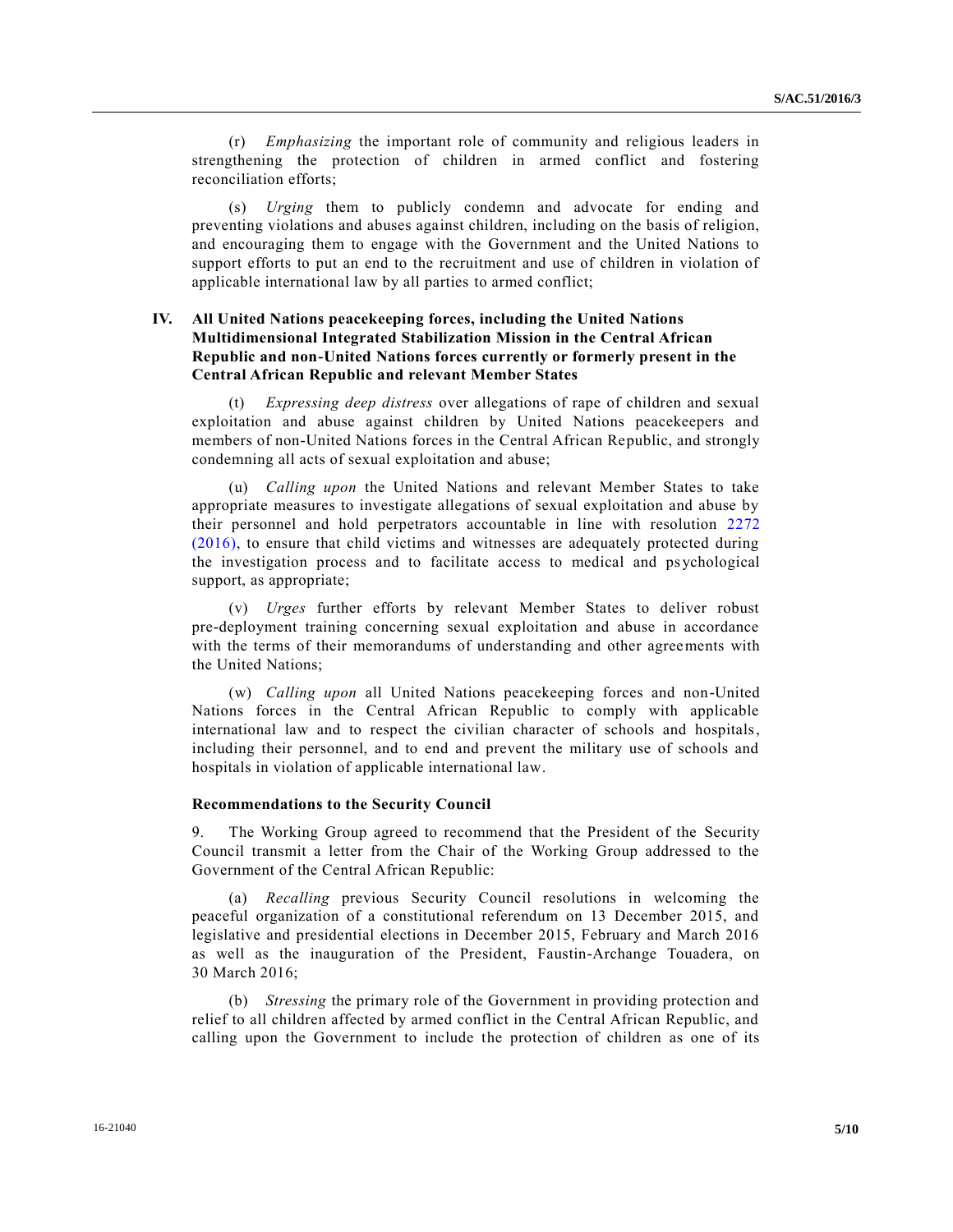national priorities and to strengthen child protection systems, including birth and late birth registration;

(c) *Expressing* its strongest condemnation of all continuing violations and abuses committed against children in the Central African Republic, and urging all parties to the armed conflict to immediately end and prevent all violations of applicable international law involving the recruitment and use of children, the killing and maiming of children, rape and other forms of sexual violence, abduction of children, attacks against schools and hospitals and denial of humanitarian access;

(d) *Emphasizing* the importance of ending impunity and calling upon the Government to ensure that all perpetrators of violations and abuses against children are held accountable through the strengthening of national justice systems, including by ensuring timely and systematic investigation and prosecution, and welcoming in this regard the promulgation of the statute of 3 June 2015 cre ating a Special Criminal Court and calling upon the Government to expedite the establishment and operationalization of the court;

(e) *Urging* the Government to expedite the ratification process for the Optional Protocol to the Convention on the Rights of the Child on the involvement of children in armed conflict;

(f) *Strongly encouraging* the Government to prioritize child protection in its national legislative framework, including through the adoption of a national law criminalizing the recruitment and use of children in violation of applicable international law, and encouraging the Government to ensure that children associated with armed groups are treated primarily as victims;

(g) *Calling upon* the Government to ensure that disarmament, demobilization and reintegration (DDR) programmes and security sector reform (SSR) activities take into account the rights, specific needs and protection of children associated with armed forces and groups;

(h) *Welcoming* in this regard the approval of a disarmament, demobilization and reintegration (DDR) policy for children announced by the Ministry of Social Affairs in December 2015, calling upon the Government to swiftly implement and share this policy with international partners on the ground, including the United Nations;

(i) *Calling upon* the Government to establish strong age assessment mechanisms to prevent the recruitment and use of children in national security forces in violation of applicable international law and encouraging the Government to cooperate with the United Nations to prevent the recruitment and use of children, including by considering the use of existing United Nations age assessment guidelines, and to allow screening for underage recruitment by the United Nations;

(j) *Further urging* the Government to establish an effective vetting mechanism to ensure that no perpetrators of grave violations and abuses against children are integrated or recruited into national security forces, to include in its military training curriculum mandatory training for national security forces on child protection and to include the commission of crimes of sexual violence against children as a violation of the code of conduct of its security forces;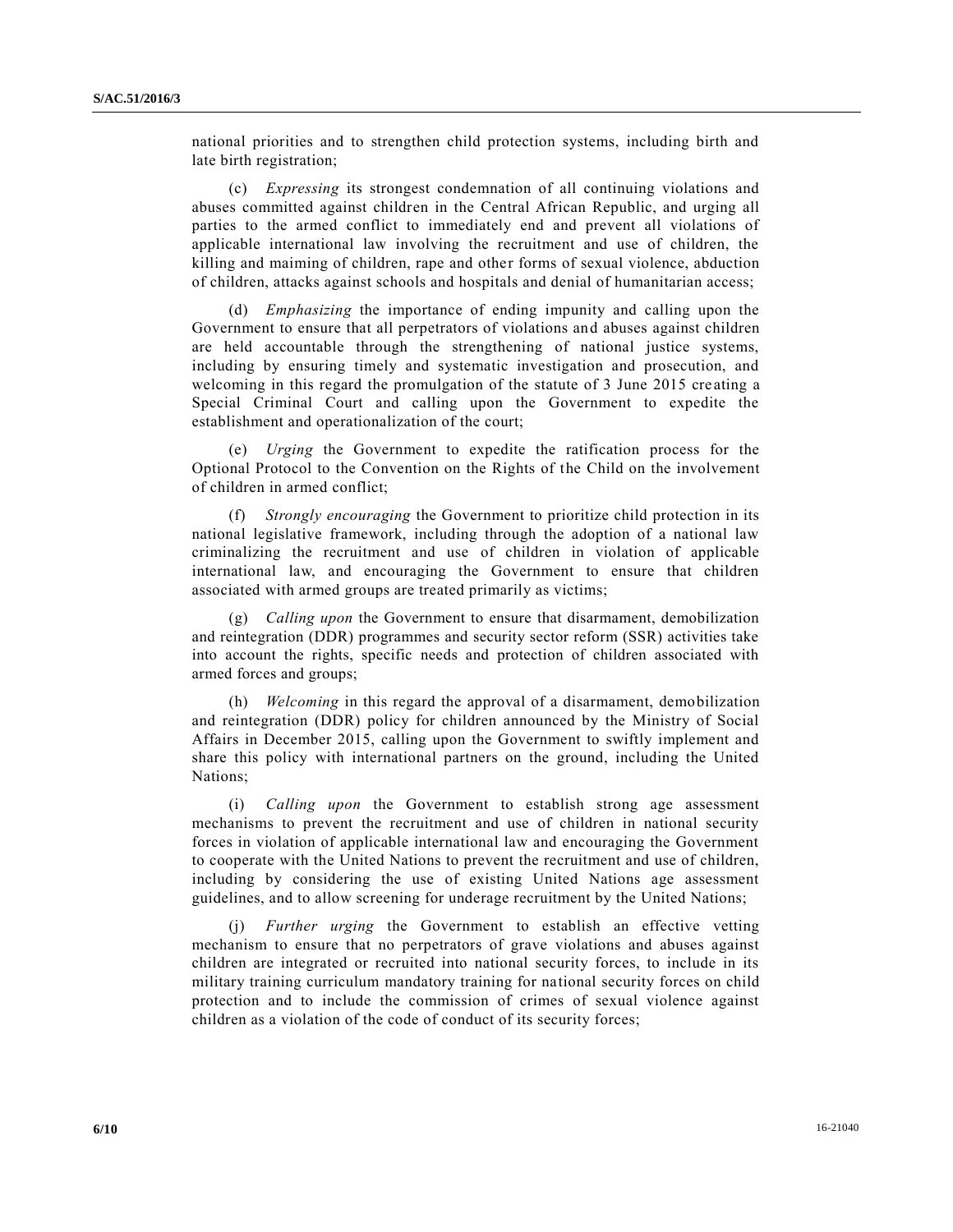(k) *Calling upon* the Government to ensure that child protection concerns are taken into consideration within peace and reconciliation efforts and in the implementation of the recommendations of the May 2015 Bangui Forum, in particular to ensure that children associated with armed groups are treated primarily as victims by future truth and reconciliation commissions;

(l) *Encouraging* the Government to prioritize sustainable reintegration opportunities for children affected by armed conflict, including instilling awareness within communities to avoid stigmatization of those children while ensuring that the specific needs of girls as well as children with disabilities and other particularly vulnerable children, inter alia, orphans and unaccompanied children, are addressed and that they are afforded equal reintegration opportunities;

(m) *Stressing the importance* of access to education and health care for children in the Central African Republic, commending the Government for its commitment to education and the protection of schools through its endorsement of the Safe Schools Declaration and calling upon them to ensure that schools, hospitals and related personnel are protected;

(n) *Inviting* the Government of the Central African Republic to keep the Working Group informed, as appropriate, of its efforts to implement the recommendations of the Working Group and the Secretary-General.

10. The Working Group agreed to recommend that the President of the Security Council transmit a letter from the Chair of the Working Group addressed to the Secretary-General:

(a) *Requesting* the Secretary-General to ensure that the country task force on monitoring and reporting in the Central African Republic and other relevant United Nations agencies continue their engagement and support to the Government of the Central African Republic to address violations and abuses against children in armed conflict;

(b) *Requesting* the Secretary-General to ensure that the country task force on monitoring and reporting continues its engagement with parties to conflict in line with resolution [1612 \(2005\)](http://undocs.org/S/RES/1612(2005)) to advocate for the release and reintegration of children and facilitate the adoption of action plans to end and prevent violations and abuses against children, and encourage the country task force to continue its ongoing dialogue on the adoption of action plans with the UPC, RPRC and FPRC factions of the ex-Séléka;

(c) *Requesting* the Secretary-General to continue ensuring the effectiveness of the monitoring and reporting mechanism on children and armed conflict in the Central African Republic and of the child protection component of MINUSCA, including by ensuring that sufficient child protection capacities are allocated to the mission;

(d) *Welcoming* the directive issued by the Special Representative of the Secretary-General to the Central African Republic to the MINUSCA Force Commander and the Police Commissioner prohibiting the use of schools during the conduct of their activities and calling for the full implementation of the directive;

(e) *Expressing deep concern* over the continuing and serious allegations of sexual exploitation and abuse by United Nations peacekeepers in MINUSCA and by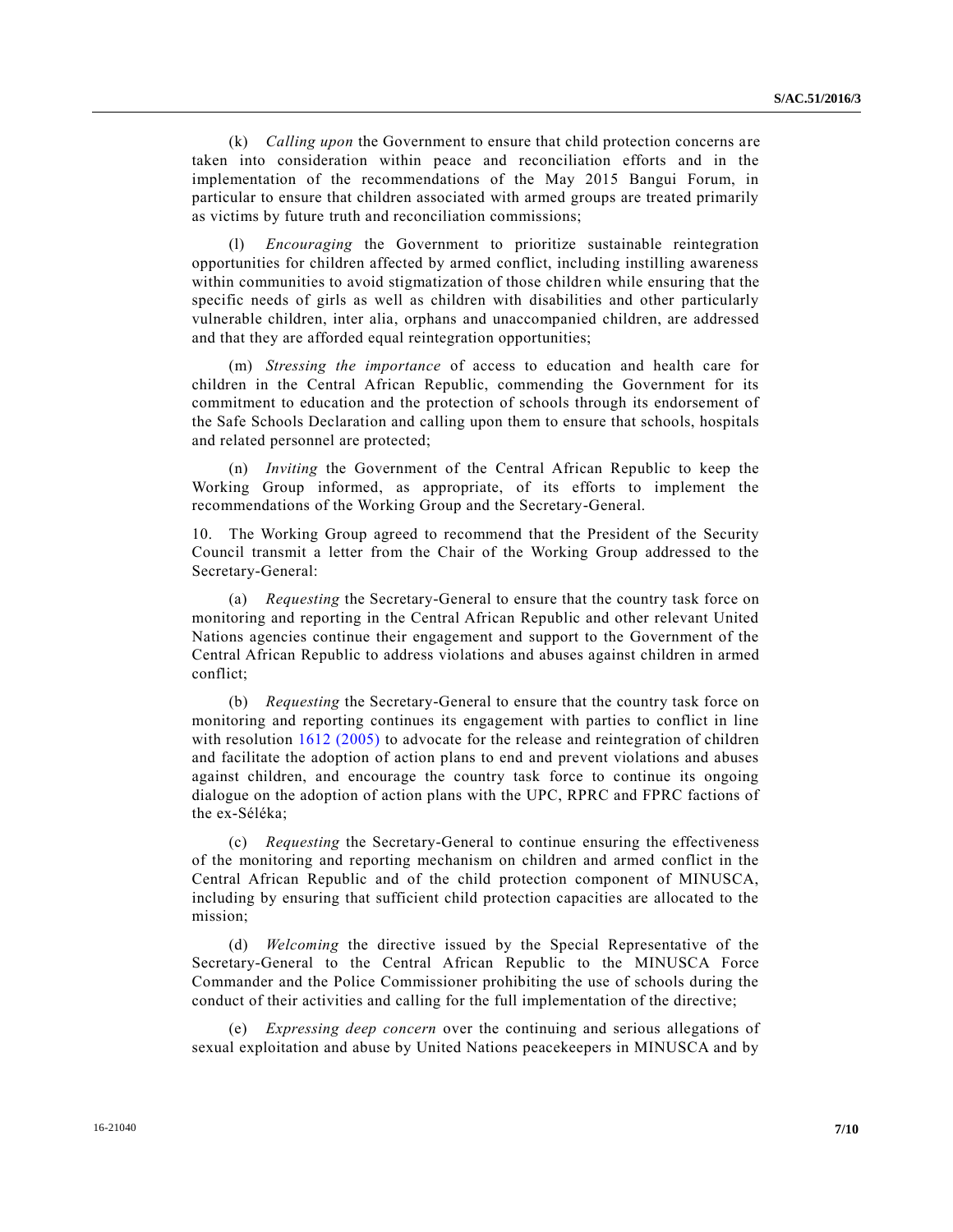non-United Nations forces and requesting the Secretary-General to ensure the implementation of resolution [2272 \(2016\)](http://undocs.org/S/RES/2272(2016)) and the full implementation of the United Nations zero tolerance policy;

(f) *Requesting* the Secretary-General to ensure that the matter of children and armed conflict is included as a specific element in all country-specific reports on the Central African Republic;

(g) *Requesting* the Secretary-General to disseminate the present document to the relevant entities within the United Nations system.

11. The Working Group agreed to recommend that the President of the Security Council transmit a letter to the Chair of the Security Council Committee established pursuant to resolution [2127 \(2013\)](http://undocs.org/S/RES/2127(2013)) concerning the Central African Republic:

(a) *Recalling* paragraph 9 (c) of resolution [1998 \(2011\),](http://undocs.org/S/RES/1998(2011)) in which the Security Council requested enhanced communication between the Working Group and relevant Security Council Sanctions Committees, including through the exchange of pertinent information on violation and abuses committed against children in armed conflict;

(b) *Welcoming* the convening of a joint briefing by the Special Representative of the Secretary-General for Children and Armed Conflict to the Working Group and the Committee on 11 December 2015, as well as the briefing to the Committee on 9 May 2014 and in this regard encouraging the continued sharing of relevant information by the Special Representative of the Secretary-General for Children and Armed Conflict with the Committee and the Working Group;

(c) *Welcoming* the designation for sanctions by the Committee, pursuant to resolution [2134 \(2014\),](http://undocs.org/S/RES/2134(2014)) resolution [2196 \(2015\)](http://undocs.org/S/RES/2196(2015)) and resolution [2262 \(2016\),](http://undocs.org/S/RES/2262(2016)) between 9 May 2014 and 7 March 2016, of five individuals and one entity involved in the planning, directing or committing of acts that violate international human rights law or international humanitarian law, as applicable, or that constitute humans rights abuses or violations, and/or the recruitment and use of children in violation of applicable international law;

(d) *Encouraging* the Committee to continue to consider the designation for sanctions of other individuals and entities, in accordance with the rules and guidelines of the Committee.

12. The Working Group agreed to recommend the following to the Security Council:

(a) To ensure that the situation of children affected by armed conflict continues to be taken into account by the Security Council when discussing the mandate of MINUSCA and its activities;

(b) To ensure the continuation of and support for the implementation of a child protection mandate for MINUSCA, especially with regard to monitoring and reporting on violations and abuses committed against children in armed conflict as well as preventing such violations and abuses, including through training and the mainstreaming of child protection, to maintain child protection capacity and expertise within the Mission and, in this regard, to request a briefing on the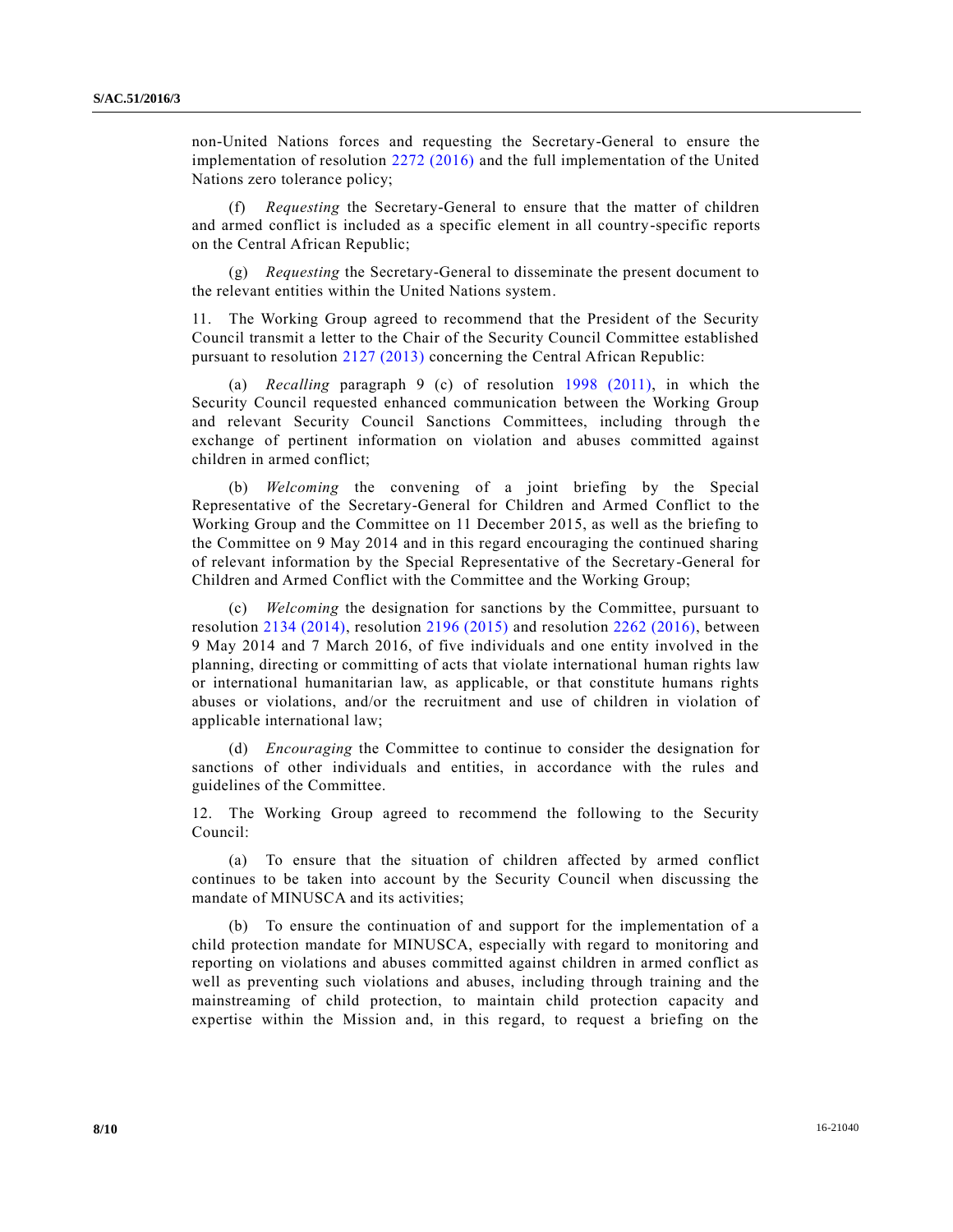consolidation of protection functions in MINUSCA and its impact on the child protection functions of the Mission for further consideration;

To transmit the present document to the Security Council Committee established pursuant to resolution [2127 \(2013\)](http://undocs.org/S/RES/2127(2013)) concerning the Central African Republic.

#### **Direct action by the Working Group**

13. The Working Group also agreed address letters from the Chair of the Working Group to the World Bank and other donors as follows:

(a) *Stressing* the critical needs of children in the Central African Republic and calling upon the international community to support the Government in developing and implementing national policies, programmes and initiatives to enhance the protection of children;

(b) *Requesting* in this regard the World Bank and other donors to provide flexible, predictable and adequate funding and support to the Government and relevant humanitarian and development partners, to strengthen child protection efforts, including:

(i) The establishment of age assessment mechanisms in the national security forces to prevent the recruitment and use of children in violation of applicable international law;

(ii) The development and implementation of sustainable multisectoral release and reintegration programmes for children formerly associated with armed groups, emphasizing the importance of psychosocial support, socioeconomic reintegration and community reconciliation as well as prevention of re-recruitment and use of children in the Central African Republic;

(iii) The bolstering of systems providing access to appropriate education and vocational training as well as health care and nutrition for all children affected by armed conflict, including girls, children with disabilities and other particularly vulnerable children, inter alia, orphans and unaccompanied children;

(iv) The establishment of birth and late birth registration as a means to prevent the recruitment and use of children in violation of applicable international law in the Central African Republic;

(v) The development and implementation of sustainable, long-term strategies to end and prevent sexual and gender-based violence against children in armed conflict in the Central African Republic, including by addressing the widespread social and economic vulnerability and the particular needs of girls and boys affected by the armed conflict;

(vi) The strengthening of national legal, judicial and governance mechanisms, particularly with regard to addressing impunity for violations and abuses against children in armed conflict, including through supporting the capacity of the criminal justice system and the establishment and operationalization of the Special Criminal Court;